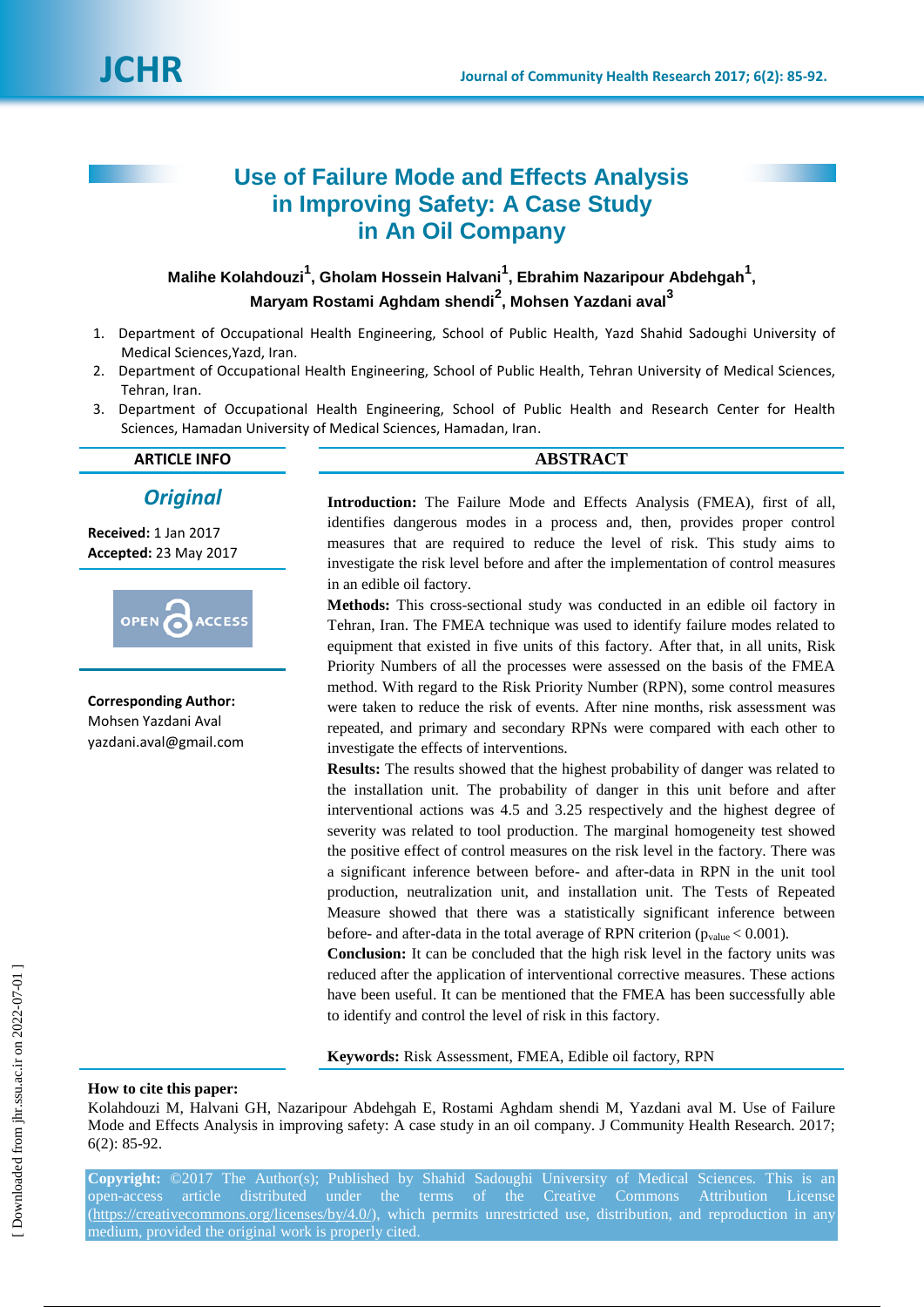### **Introduction**

The identification of dangers to evaluate and manage risks is a crucial step in any working process. It helps managers define corrective actions and implement them to mitigate the risks. Based on this step, proper safety plans can be formulated as well. To achieve better safety performance in the process, more precise identification of dangers is necessary  $(1)$ . There is a lot of methods to implement risk assessment, but it should be considered whether a method would be useful for this as a particular goal, and whether it is appropriate for the activities and processes in the system  $(2)$ . The Failure Mode and Effects Analysis (FMEA) is a widely used technique, with the application of which manufacturers are able to improve the quality, reliability, and safety of their products  $(3)$ . The technique is used to predict failures in working processes in several industries  $(3-6)$ . The FMEA initially identifies dangerous modes in the process and then provides proper control measures required to reduce the risk level. On the other hand, the activity-related failure modes and their potential effects are identified with the help of this technique, and some control measures are proposed to eliminate or significantly reduce the likelihood of failure  $(3, 7)$ . Many studies have shown that the technique is a powerful method to prevent the occurrence of accidents; it is used frequently in high-risk industries, such as aerospace and nuclear power plants  $(8)$ . It should be noted that conducting the FMEA is a timeconsuming process and the effective implementation of the technique to evaluate a process requires that some information be precisely gathered <sup>(9)</sup>.

The edible oil factories are considered among the important industries in Iran. However, enough studies have not been conducted to identify and to assess dangers—and, more importantly, to control existing dangers in such factories. Therefore, safe work procedures in such industries are very essential. To achieve this goal, the identification of dangers and the risk evaluation of the dangers are among the major actions that should be

properly carried out. Moreover, proposing the proper control actions to reduce the risk level in the industry and taking actions to prevent probable events in future is necessary. In view of the above statements, this study aimed to identify the dangers, proposing corrective measures, and implementing as also evaluating the efficiency of the measures at an edible oil factory in Tehran, using FMEA.

### **Methods**

This cross-sectional and interventional study was conducted in an edible oil factory in Tehran in 2014. The FMEA technique was used to identify failure modes related to the equipment in five units and to evaluate them in the factory. To achieve this goal, necessary coordination with the management team of the factory was carried out to achieve the requisite justifications to enter the units. It should be noted that the FMEA was used in the present study because the units in the factory that were studied comprised mechanical compartments instead of chemical processes.

After visiting and studying different parts of the factory, five units were selected for the implementation of FMEA, based on whether there was dangerous equipment in the units. Also, the prioritized duties related to equipment were considered, using the accident frequency rate  $(AFR)$ . Using FMEA Worksheets<sup>(3)</sup>, the risks involved in the units were examined in detail, and the likelihood, severity, and detectability of dangers—the three parameters required to calculate the RPN score—were quantitatively studied.

To identify dangers in the selected units, including the units for the production and filling of cans, tools production, neutralization, and installation, we evaluated workers' duties and the ways in which these were done. We checked the current instructions and regulations in the factory, evaluated the documented data related to the accidents that had occurred in the past, inspected the units, and also held interviews with the workers and their supervisors. The likelihood of danger was determined on the basis of documents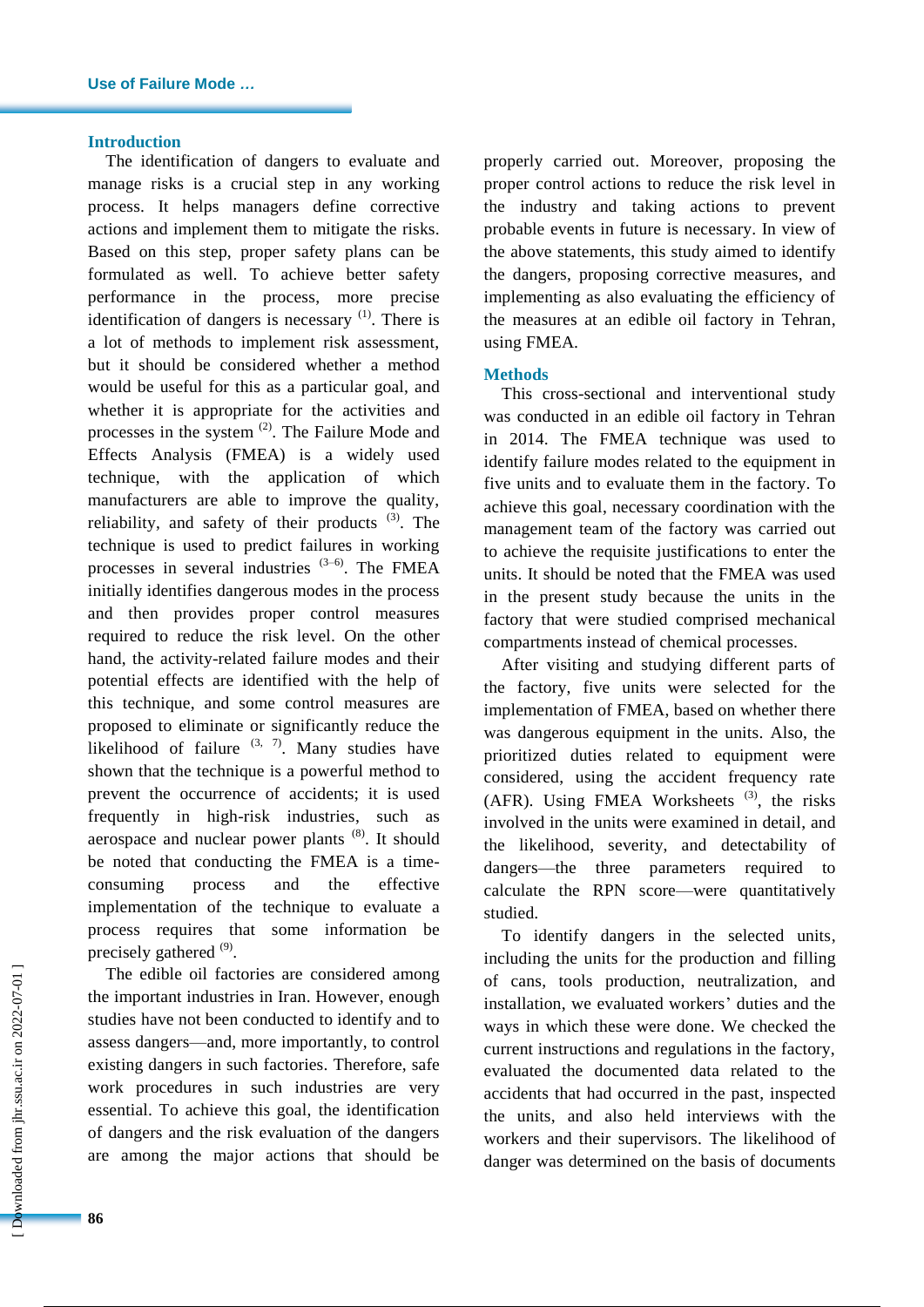that were available and the repeatability of failures related to the dangers was considered. The severity and detectability of dangers were also determined after considering the documented information. After achieving the scores for all three factors, the RPN score was calculated, using Equation 1 (RPN = Occurrence  $\times$  Severity  $\times$ Detection). Finally, the risks of identified dangers were prioritized using the RPN number and a team consisting of researchers, health, safety and environment (HSE) experts, a production engineer, and one of the most experienced workers argued about control measures. The team proposed some corrective measures, using brainstorming, which could mitigate the RPN for any danger.

Some of the most important corrective actions included the use of equipment and tools designed in a safer way, the elimination or limitation of dangers, the deployment of guards, the use of audio-visual alarm signs, the use of specific education programs and instructions, and, finally, the application of personal protective equipment (PPE). After nine months, we reevaluated the safety status of the units and RPN2 was again calculated for all the dangers and primary and secondary RPNs were compared with each other to investigate the effects of the interventions.

### **Statistical analysis:**

For the descriptive and analytical analysis, SPSS 23 was used. We compared primary and secondary RPNs to evaluate changes in the risk levels.

we used the median as a central tendency to describe the parameters of danger, when the nonparametric Wilcoxon test was implemented for statistical analysis. The Marginal Homogeneity Test was used to compare primary and secondary RPNs before and after the implementation of corrective measures. To compare parameters of danger before and after interventions in all the units, the Tests of Repeated Measure were used and the variable unit was considered a disturbance variable. Tukey's test was also used for the further analysis that was required. To verify the accuracy of the results of the repeated measures model, Levene's test of homogeneity of variances, Mauchly's sphericity test, and the Q-Q plot for normality of residuals were used. The significance level was considered 0.1 for the nonparametric Wilcoxon test used for units with small sample sizes, and because of the weakness of the test to clarify probable differences between before- and after-data. The significance level was considered at 0.05 for parametric tests.

### **Results**

In the interventional study, conducted in an edible oil factory in Tehran, the dangers (73 dangers) in five units of the factory were identified and the risk level was also evaluated using RPN equation before and after implementing corrective actions using FMEA.

## **The comparison of danger parameters before and after interventions in the factory:**

The Tests of Repeated Measure were used to clarify differences between before- and after-data in probability and severity and the detectability of danger and RPN number in all units. The results showed that there was a statistically significant inference between before- and after-data in probability in all the units (p value  $\langle 0.001 \rangle$ ). There was also a significant inference between the average of probability in different units (p value  $= 0.08$ ).

The paired sample T-test was used to clarify how the probability of danger was different from the others and in which unit. The results, according to Fig. 1, showed that the probability of dangers had a statistical significant inference in the installation unit with the can production unit (p value =  $0.031$ ).

There was a statistically significant inference between before- and after-data in severity in all the units (p value  $< 0.001$ ). There was no significant inference between t he average of severity in different units (p value  $= 0.08$ ). This means that the average of dangers in all units was similar.

The results showed that there was no significant inference before and after between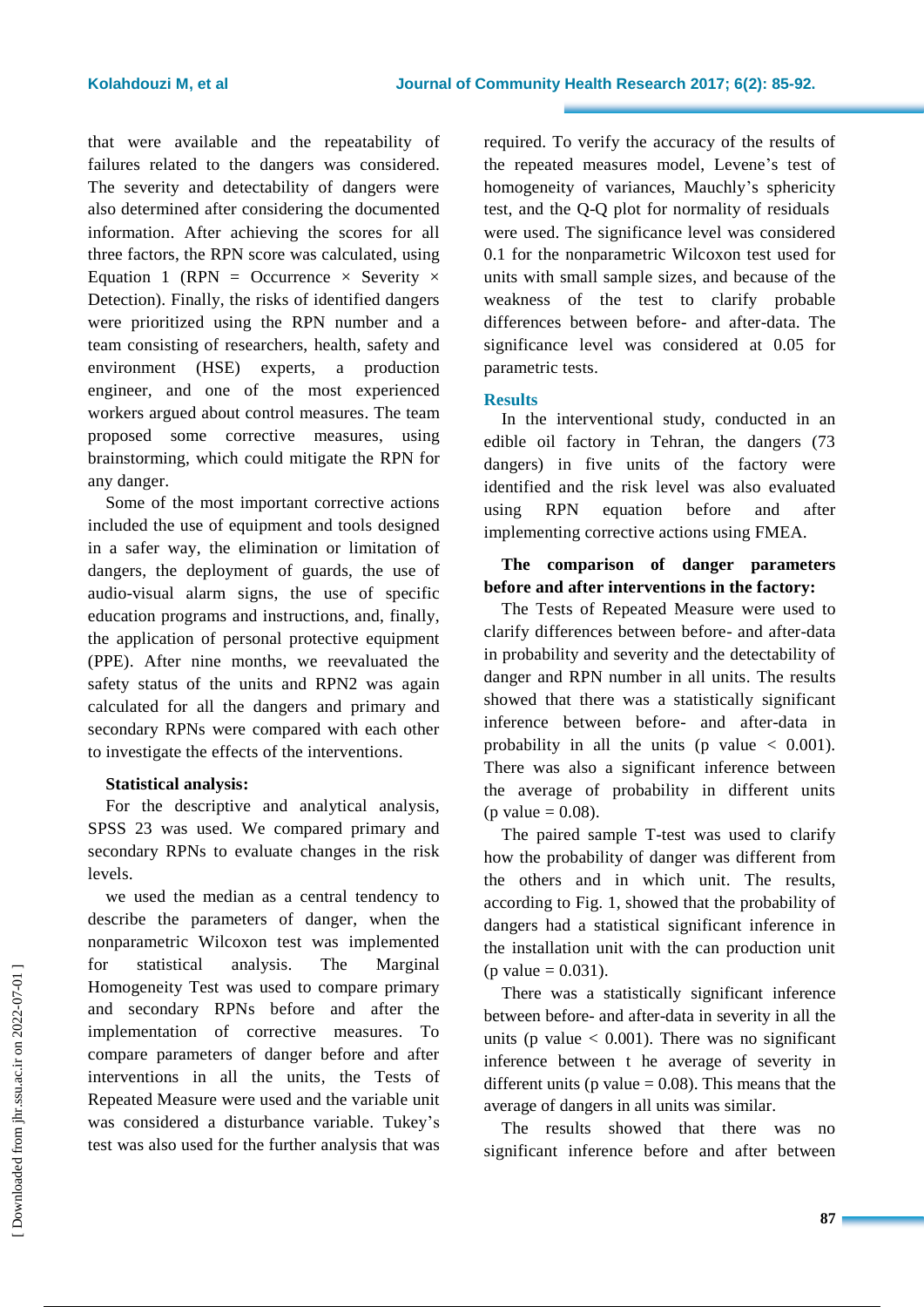detectability of the average score in different units (p value  $< 0.124$ ). There was also no significant inference between the average of detectability of danger in different units (p value  $= 0.133$ ).

There was a statistically significant inference between before- and after-data in a total average of RPN criteria (p value  $< 0.001$ ). But there was no statistically significant inference between before- and after-data in the average of RPN criteria in different units ( $p$  value = 0.077). This means that the average of dangers in all units was similar. The results are presented in Fig.1.

# **The comparison of danger parameters before and after interventions in different units:**

The results show that the highest degree of severity was related to the tool production unit and the average of the severity of danger in this unit before and after interventions was 4.75 and 3 respectively. The lowest amount of severity of danger was related to the can production unit, such that the amounts before and after intervention were respectively 4.07 and 2.42. The highest probability of danger was related to the installation unit. The probability of danger in this unit before and after interventional actions was

respectively 4.5 and 3.25. The lowest rate of this parameter was related to the can production unit and the numbers before and after interventional actions were respectively 3.6 and 2.8. The results are provided in Table 1.

The results showed that in the tools production unit, there is no statistically significant inference between before- and after-data in the probability criterion (p value  $= 0.1$ ). In the two units neutralization and installation—in contrast, there was a statistically significant inference between the before- and after-data in the probability criterion (p value =  $0.059$ ). In two units—can production and can filling—there was also a statistically significant inference between before- and after-data in probability criterion (p value  $< 0.001$ ).

There was a statistically significant inference between before- and after-data in RPN in the unit tool production (p value  $= 0.066$ ), neutralization unit (p value  $= 0.042$ ), and installation unit (p value  $= 0.068$ ). A significant inference was also seen between before- and after-data in RPN in the units of can production and can filling (p value  $\langle 0.001 \rangle$ ). The results are provided in Fig. 1.



**Figure 1.** The average of probability and severity of danger and RPN score before and after corrective actions in the units.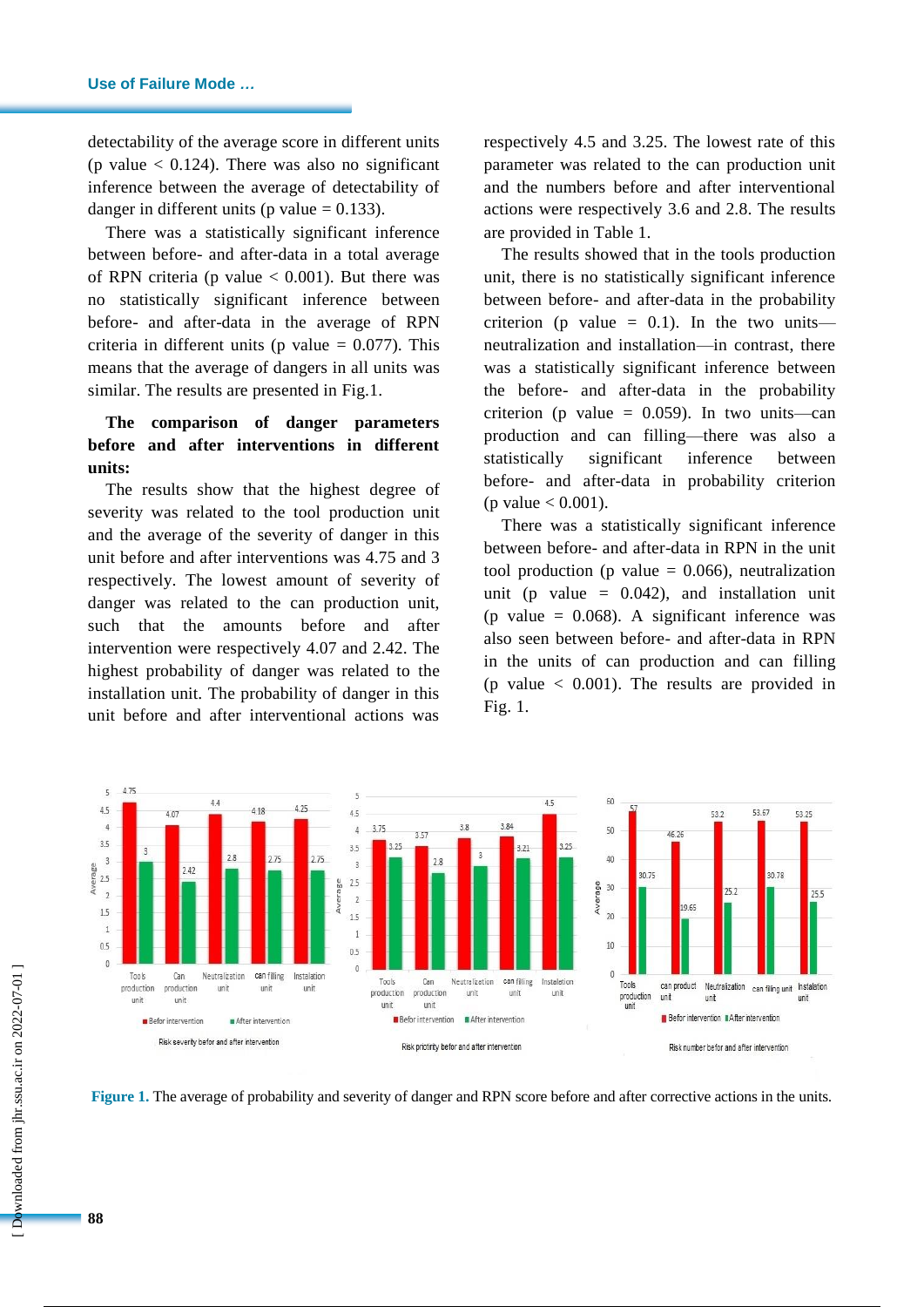All the dangers identified in all the units with the minimum and maximum RPN scores are shown in Table 2. It is clear that the highest and lowest RPNs were respectively 80 and 4. The marginal homogeneity test was used to clarify the effects of interventions on the factory's safety status. The test simultaneously tested the equality of marginal proportion for beforeand after-, and the results show that there is a significant inference between marginal proportion (distribution) for before- and after- (p value  $< 0.001$ ).

Considering these results, risk levels were categorized at three levels, including acceptable, relatively acceptable (with modifications), and unacceptable risk levels. The latter was categorized into three categories, including low, average, and high unacceptable risk levels. Before implementing the control measures, low unacceptable risk level was 15.07%, and relatively acceptable and acceptable risk levels were 45.21% and 39.73% respectively. After the implementation of the control measures, the amounts of low unacceptable risk level and relatively acceptable risk level were reduced to 2.77% and 5.56% respectively while the amount of acceptable risk level increased to 91.67%. The results showed the positive effect of control measures on the risk level in the factory. The results are provided in Fig. 3. A control table was designed at the end of this study on the basis of the information obtained in the oil factory. The risk levels and RPN numbers were calculated and classified. The results are provided in Table 3.



**Figure 2.** Frequency of risk levels before and after the interventions.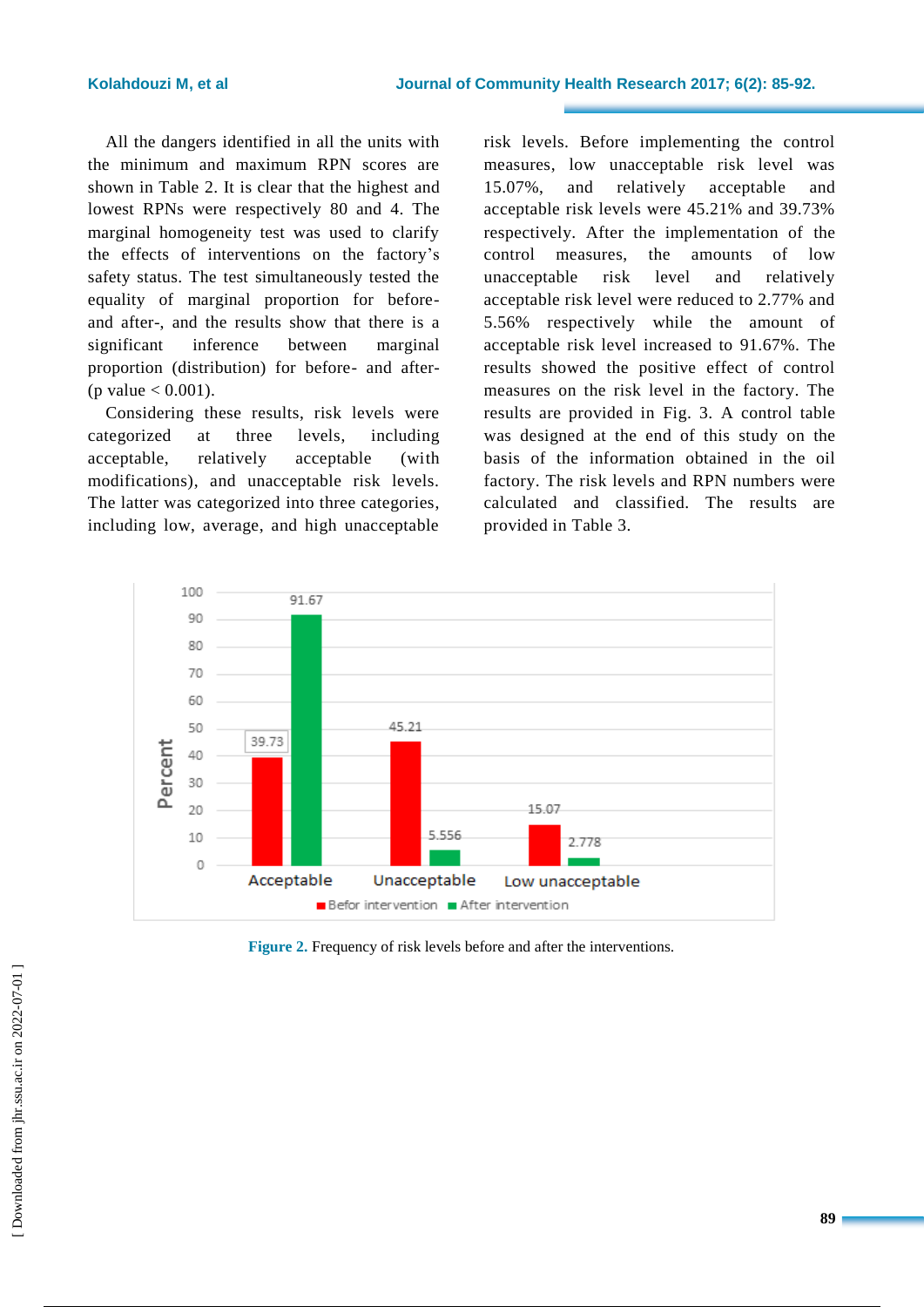|            | Unit             | Average±STD of<br>severity/occurrence and<br>detection score before<br>intervention | Average±STD of<br>severity/occurrence and<br>detection score after<br>intervention | p value |
|------------|------------------|-------------------------------------------------------------------------------------|------------------------------------------------------------------------------------|---------|
| Severity   | Tools production | $4.75 \pm 0.5$                                                                      | $3\pm0$                                                                            | 0.06    |
|            | Can production   | $4.07 \pm 0.79$                                                                     | $2.42 \pm 0.57$                                                                    | 0.001   |
|            | Neutralization   | $4.4 \pm 0.89$                                                                      | $2.8 \pm 0.44$                                                                     | 0.038   |
|            | Can filling      | $4.18 \pm 0.84$                                                                     | $2.75 \pm 0.61$                                                                    | 0.001   |
|            | Installation     | $4.25 \pm 0.95$                                                                     | $2.75 \pm 0.5$                                                                     | 0.063   |
|            | Tools production | $3.75 \pm 0.5$                                                                      | $3.25 \pm 0.95$                                                                    | 0.157   |
| Occurrence | Can production   | $3.57 \pm 0.8$                                                                      | $2.8 \pm 0.69$                                                                     | 0.001   |
|            | Neutralization   | $3.8 \pm 0.83$                                                                      | $3\pm0$                                                                            | 0.05    |
|            | Can filling      | $3.84 \pm 0.61$                                                                     | $3.2 \pm 0.59$                                                                     | 0.001   |
|            | Installation     | $4.5 \pm 0.57$                                                                      | $3.25 \pm 0.5$                                                                     | 0.05    |
| Detection  | Tools production | $3.25 \pm 0.5$                                                                      | $3.25 \pm 0.5$                                                                     | 1       |
|            | Can production   | $3.12 \pm 0.65$                                                                     | $2.85 \pm 0.67$                                                                    | 0.01    |
|            | Neutralization   | $3.2 \pm 0.44$                                                                      | $3 + 0.7$                                                                          | 1       |
|            | Can filling      | $3.33 \pm 0.59$                                                                     | $3.33 \pm 0.59$                                                                    | 1       |
|            | Installation     | $2.75 \pm 0.5$                                                                      | $2.75 \pm 0.5$                                                                     | 1       |

**Table 1.** Comparison of scores of occurrence and severity average before and after interventions in different units.

**Table 2.** Frequency of risk levels in the factory units

| Unit             | The number of | Minimum risk number |       | <b>Maximum risk number</b> |       |
|------------------|---------------|---------------------|-------|----------------------------|-------|
|                  | dangers       | <b>Before</b>       | After | <b>Before</b>              | After |
| Tools production | 4(5.47%)      | 48                  | 24    | 60                         | 36    |
| Can production   | 26(35.6%)     | 18                  | 4     | 80                         | 48    |
| Neutralization   | $5(6.84\%)$   | 36                  | 18    | 80                         | 36    |
| Can filling      | 34(46.57%)    | 27                  | 6     | 80                         | 64    |
| Installation     | 4(5.47%)      | 30                  | 12    | 75                         | 36    |

### **Table 3**. Control levels

| <b>Risk level</b>                        | Range         |  |  |
|------------------------------------------|---------------|--|--|
| Unacceptable                             | 60 > RPN > 45 |  |  |
| (ALARP) As Low As Reasonably Practicable | RPN < 45      |  |  |
| Acceptable                               | RPN > 60      |  |  |

#### **Discussion**

In the present study, the FMEA was used to identify and evaluate the risk of dangers in an edible oil factory in Tehran. After considering the probable occurrence of events based on the RPN scores, some corrective measures were implemented to reduce the risk level in the factory. The effects of the proposed measures were evaluated by comparing primary and secondary RPN scores before and after applying the measures.

The results show that the highest risk level was related to the tools production unit. The average of RPN scores in this unit was 57 before interventions, and the score was reduced to 30.57 after the application of corrective measures. The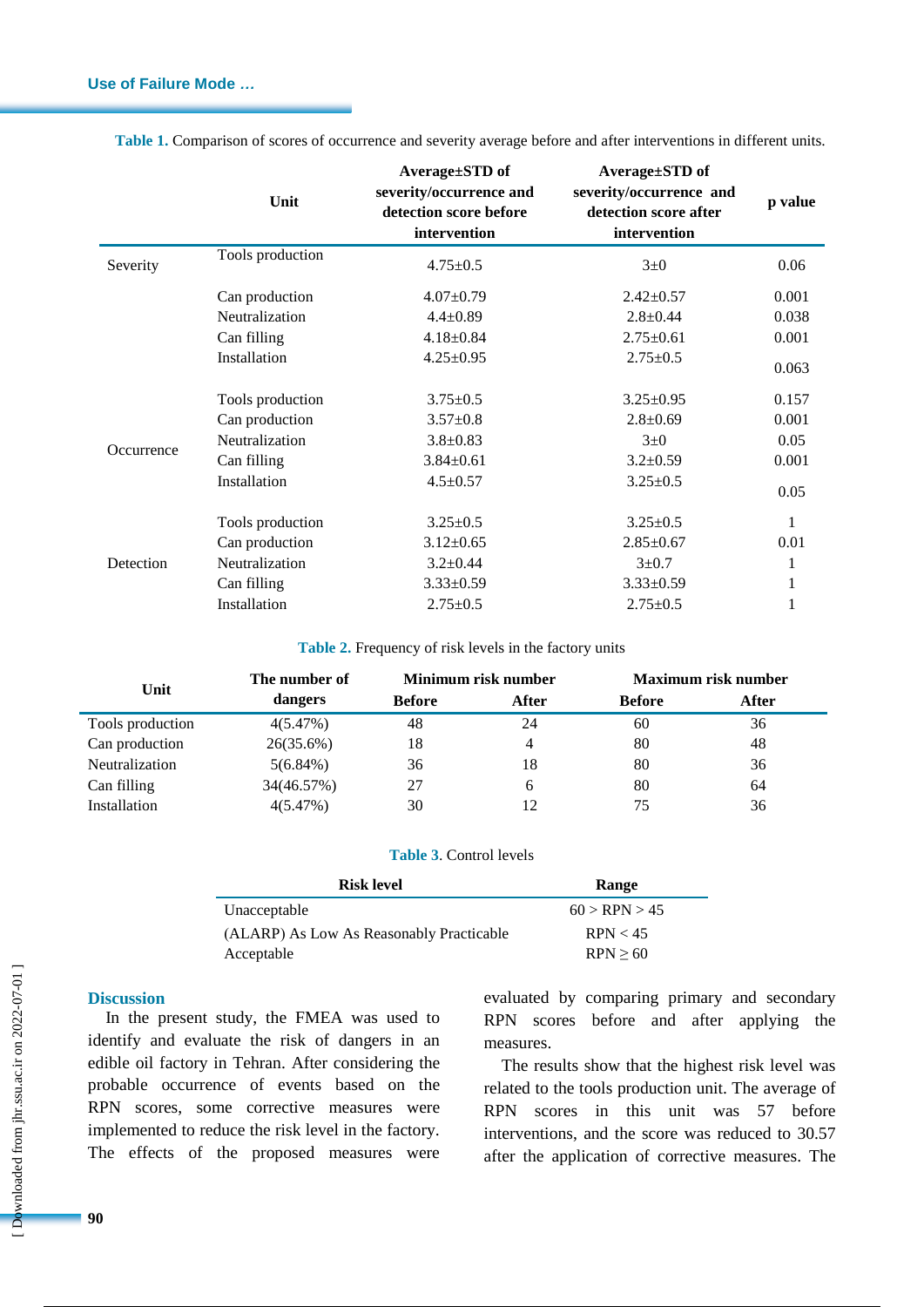lowest average of RPN score was related to can production (46.39). After the implementation of the corrective actions, the score was reduced to 19.65. The results of the other studies— Khoshakhlagh et al.  $(10)$  and Pareek et al.  $(11)$ —have showed that the highest risk level was related to the installation unit. Similar results were observed in the present study, showing that there are instantaneously several risk factors and dangerous conditions (material and equipment for lubrication, welding, electric tools and splurge caused by repair of equipment), which together caused the results achieved in this unit.

The results of the present study showed that there is a statistically significant inference between  $RPN<sub>1</sub>$  and  $RPN<sub>2</sub>$ . The results are in line with the other studies  $(12, 13)$ . These show that a proper risk assessment and implementation of the corrective actions could lead to a reduction in the RPN score.

Several corrective measure were taken in the present study. Some of the interventions included guarding, replacing tools and equipment, using personal protective equipment (PPE), limiting dangers by changing the distances between personnel and equipment, installing alarms and symbols such as auditory or visual warning alarms, and providing special instructions and educations programs. In a study, Bonfant et al. <sup>(14)</sup> showed that a significant reduction in the RPN score occurred after the implementation of some corrective measures at a hospital in Italy. It should be noted that some of the corrective measures—the use of specific operational instructions and procedures and educational programs for beginner workers which were taken up in the present study—were similar to those taken in Bonfant et al.'s study  $(14)$ .

In a study, Mohammadian and Hashemi Nejad <sup>(9)</sup> showed that the RPN score was reduced to near zero after corrective measures were applied. Hodaasadat Hosseini et al., in a study, showed that the RPN scores for three levels of risk—including low, average, and high risk levels—were 62.7, 31.6, and 5.7 respectively. After applying corrective measures in their study, the RPN scores for the low risk increased (30.6% more than the

primary score) and the scores for the two other abovementioned risk levels were reduced to 72% and 53% respectively, less than their primary scores. The results of the present study are in line with the two abovementioned studies  $(9)$ . It can be concluded that the corrective measures that were implemented in this study had a useful effect on the risk level in the factory.

It should be noted that the involvement of the managers in the risk assessment process and the consideration of their viewpoints in offering corrective measures facilitated the implementation of the offers. The results of the present study showed that if the corrective measures proposed by researchers have taken into consideration the industry's economic and physical conditions, convincing the manager to accept the offers becomes easier. The implementation of such corrective measures also minimized the potential risks by reducing the probability and probable consequences of dangers in an industry.

### **Conclusion**

Finally, based on the findings of the present study, it can be concluded that the high risk level in the factory units that were studied was reduced after the application of interventional corrective measures. These actions have been useful. It can also be mentioned that the FMEA has been successfully able to identify and control risk levels in the factory.

It must be considered that the implementation of a proactive program to reduce the risk level of dangers in the processes is indispensable. One of the most important elements to prevent the occurrence of accidents in the industries is the use of appropriate safety programs. A good safety program, apart from describing the duties of all personnel in detail, can improve the level of responsibility of the people in an organization, including top managers, headmen, supervisors, and contractors. To achieve this goal, it has been necessary to use novel methods of assessment to monitor and evaluate all existing jobs, equipment, machinery, and behavior of personnel in the working project.